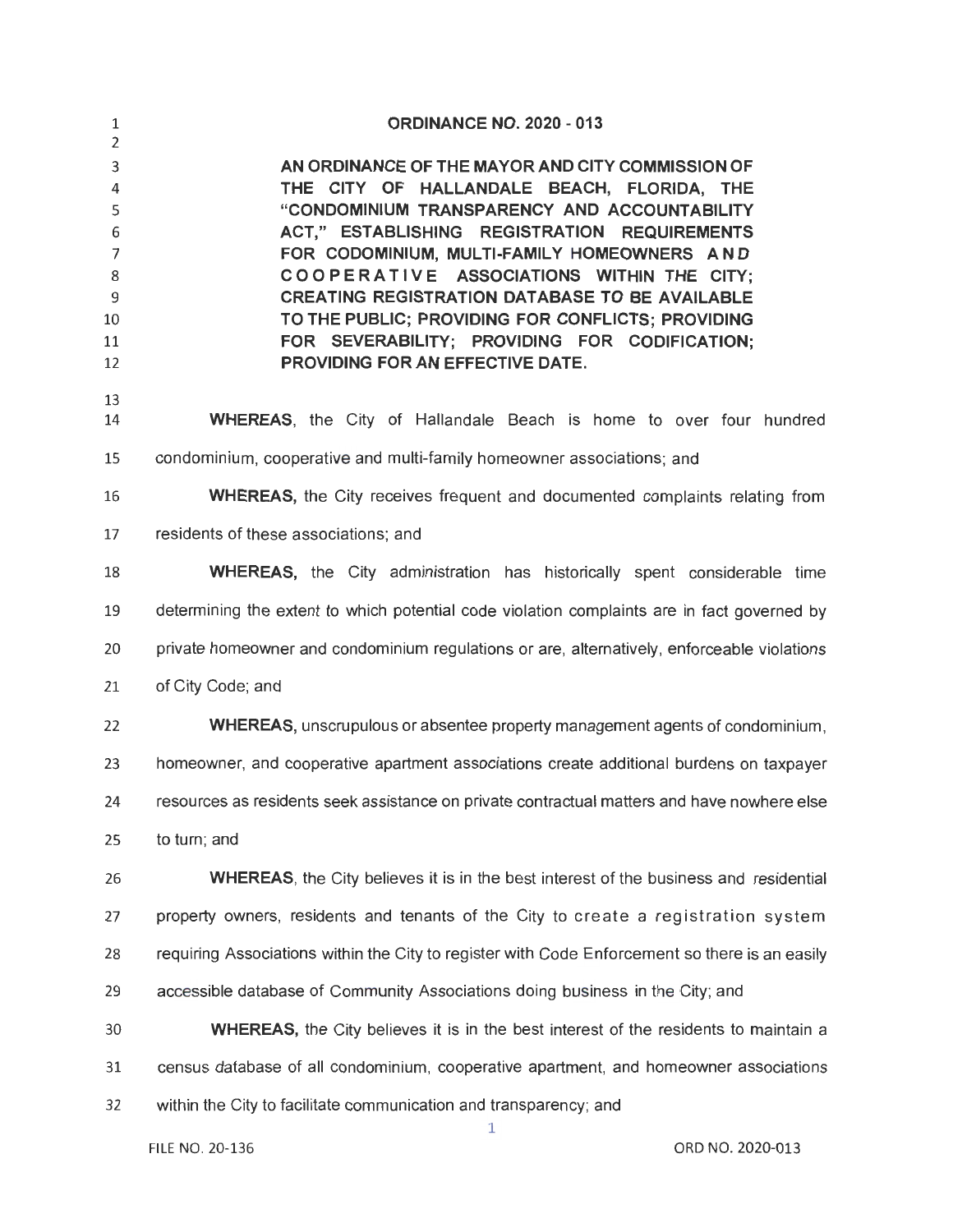**WHEREAS,** it is the hope of the City that such a registration will reduce the burden on

taxpayer resources of consistent complaints and of the staff time required to research those

- complaints and will assist residents in obtaining information they otherwise find it difficult to
- obtain; and
- **WHEREAS,** the City Commission deems that it is in the best interest of the residents of
- the City of Hallandale Beach to enact the amendments herein.

#### **NOW, THEREFORE, BE IT RESOLVED BY THE MAYOR AND THE CITY COMMISSION OF THE CITY OF HALLANDALE BEACH, FLORIDA:**

- 
- 
- **SECTION 1.** The foregoing "Whereas" clauses are hereby incorporated herein.
- 
- **SECTION 2** Chapter 9, "Code Compliance," Sections 9-10, et al are hereby created to read as follows:
- 
- **Sec. 9-10. -Associations required to register.** (a) All condominium associations, multi-family homeowner and cooperative apartment associations operating property located within the City shall be required to file with the code so compliance unit a registration on a form provided for same. This section does not apply to homeowner associations consisting exclusively of single-family homes. The application 52 shall require the following: 53 1. Name of the association 2. Business address and the legal description of properties governed by the 55 association 3. Name and contact information for the property manager or designated contact person for the association 4. Name and contact information for an emergency contact for the association (cannot be the same individual identified in item 3) 5. A list of all officers and directors of the association with contact information 6. Website of the association, if any 7. An impression of the corporate seal of the association 8. A legible copy of the By-Laws 9, A list of planned capital projects, if any, from the date of application through October 1 of the following year 10. A copy of the most recent financial audit 11 . Specify the location where all building permits for work in common areas shall be posted during construction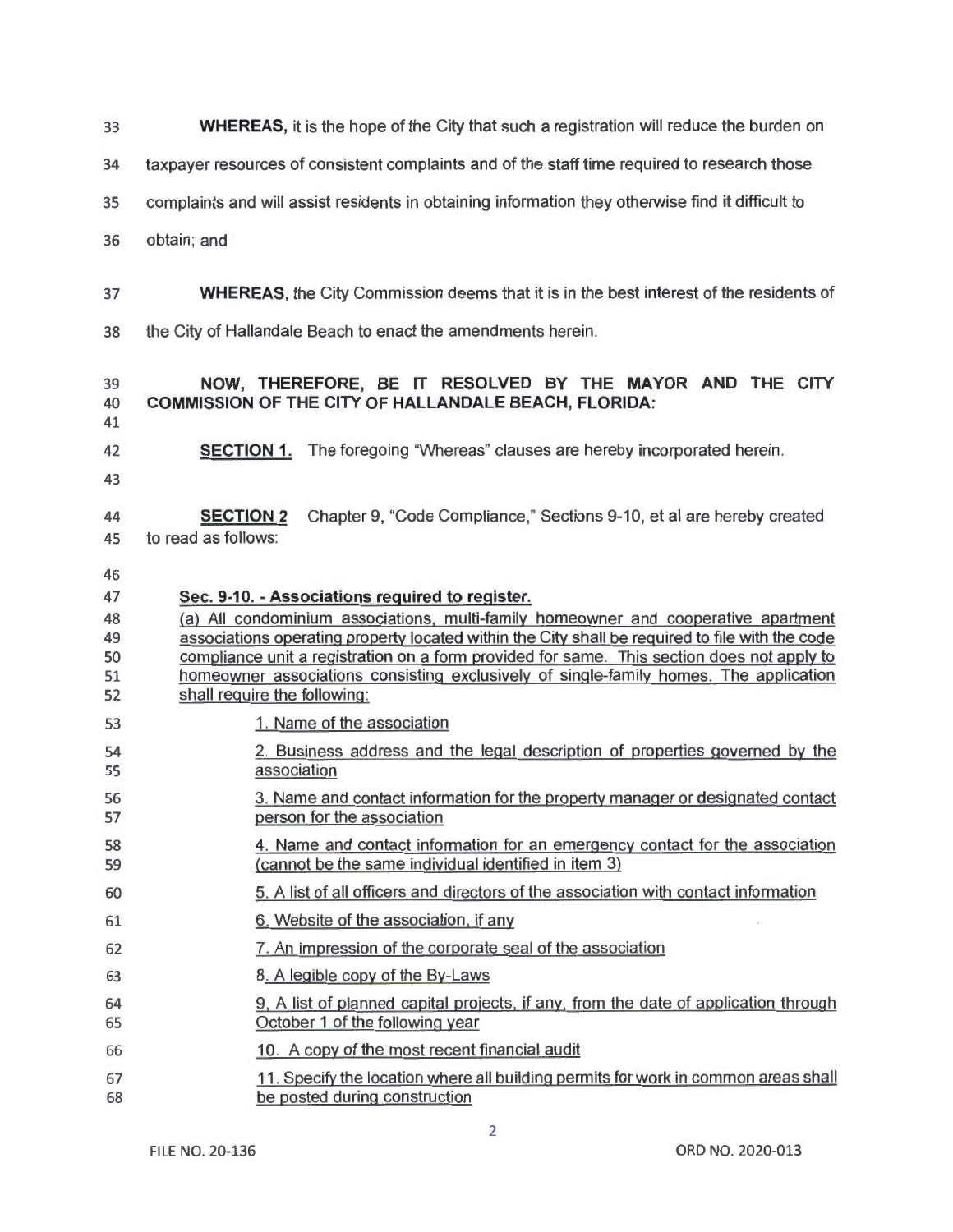#### (b) On or before October 1 of each year following the year of its initial registration with the 70 city, every condominium or cooperative apartment association operating within the city shall<br>71 file with the City an updated list of its officers and directors and any changes in the file with the City an updated list of its officers and directors and any changes in the

- information required in subsection (a) of this section, a copy of its most current by-laws and a copy of its most recent annual budget.
- (c) An initial annual application filling fee of \$150.00 shall be required and may be amended annually pursuant to adoption of the city's fee booklet.

 (d) Enforcement. An association that fails to file the required registration will first be issued a warning providing 30 days to file the registration. If the registration is not filed within 30 days. the association will be subject to fine of \$150, which shall be collected in addition to the required registration fee. If the registration is not filed within 60 days of the initial 80 warning, the fine shall increase to \$500.

## **Sec. 9-11 - Publicly Accessible Database of Association Registrations**

- (a) The City shall maintain a database containing the application and attachments of each Association registered with the City pursuant to Sec. 9-10.
- (b) The database shall be made available to members of the public upon request.
- (c) The City will post the registration requirements of Sec. 9-10 on the City's website along
- with a notice to the public that the database is available upon request and the contact information for requesting access to the database.
- 

## **SECTION 3. SEVERABILITY**

- If any portion of this Ordinance is determined by any Court to be invalid, the invalid portion
- shall be stricken, and such striking shall not affect the validity of the remainder of this
- Ordinance.

# **SECTION 4. INCLUSION IN CODE**

- It is the intention of the City Commission that the provisions of this Ordinance shall become
- and be made a part of the City of Hallandale Beach Code; and that the sections of this
- Ordinance may be renumbered or relettered and the word "Ordinance" may be changed to
- "section," "article," or such appropriate word or phrase in order to accomplish such intentions.
- 

# **SECTION 5. Effective Date.** This Ordinance shall take effect October 1, 2020.

- 
- 
- 

104 PASSED AND ADOPTED ON 1<sup>ST</sup> reading on May 20, 2020

- 105 PASSED AND ADOPTED ON 2<sup>ND</sup> reading on June 3, 2020.
- 
- 
-